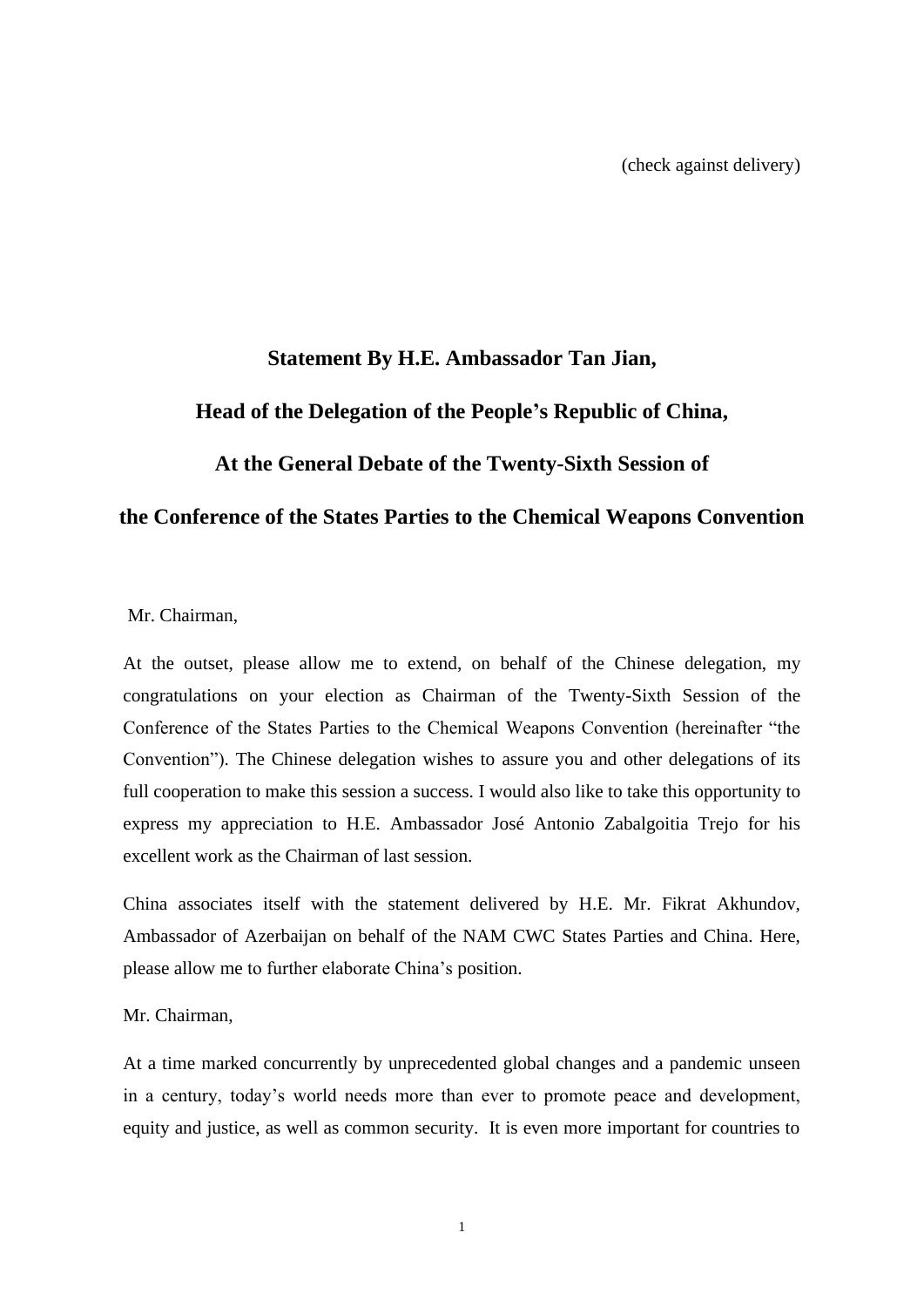join hands in building a community with a shared future for mankind. As an integral part of the global security governance, States Parties of the Convention should follow the mainstream of history, collectively practice the true multilateralism, promote the implementation of the Convention in a comprehensive and balanced manner, and uphold its authority and effectiveness. To this end, China would like to share the following propositions.

First, we should resolutely move forward the process of chemical weapons destruction. The overall and complete destruction of chemical weapons is the core object of the Convention. Next year will mark the  $25<sup>th</sup>$  anniversary of the entry into force of the Convention. On this occasion, States Parties should step up their efforts to promote the realization of a world free of chemical weapons. International rules should be adhered to by all countries without exception. China urges the sole Possessor State of chemical weapons to step up inputs, effectively implement its obligation, and complete the destruction as soon as possible.

At the same time, we should advance the destruction process of the chemical weapons abandoned (hereinafter "ACW") by Japan in the territory of China. With the concerted efforts of China and Japan, the destruction of Japanese ACW at Haerbaling was resumed last May and steady progress has been made in all aspects under appropriate pandemic prevention and control measures. China encourages the Technical Secretariat (hereinafter "the Secretariat") to explore innovative methodologies in line with the provisions of the Convention to maintain its focus on and inputs in verification, including the verification of the destruction of the Japanese ACW and safeguard its effectiveness against the backdrop of the pandemic. Next year, the destruction of Japanese ACW will reach its important timeframe as agreed by China and Japan, and the OPCW will review the progress of the destruction. China stands ready for consultations with Japan on this matter with a pragmatic, responsible and constructive approach, in an effort to make arrangements as early as possible.

Second, we should work unswervingly to strengthen international cooperation. As a key cornerstone of the Convention, international cooperation stands for the transition direction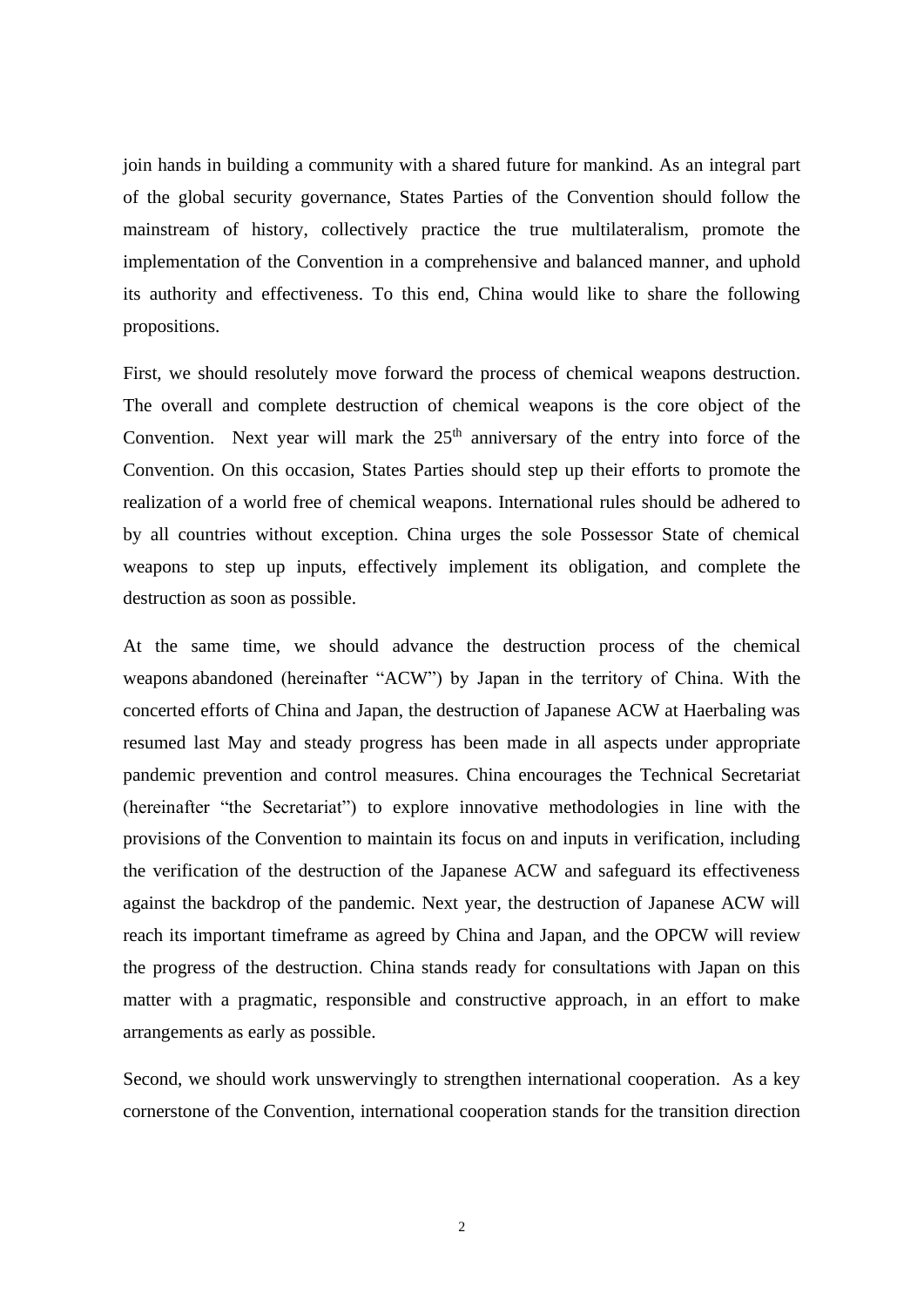of the OPCW. The OPCW should promote development and security, foster international cooperation, and ensure States Parties' full enjoyment of the legitimate right to the use of chemistry for peaceful purposes. China supports the effective implementation of the relevant provisions of the Convention through measures such as the establishment of the Centre for Chemistry and Technology and the revitalization of the Article XI consultation mechanism. China also supports more inputs into the areas of the concerns of the developing countries. China commends the Secretariat for introducing innovative working methods in taking full advantage of online resources to deliver international cooperation projects and maintain the momentum for such cooperation. China encourages the Secretariat to take stock of good practices in this regard and expand its toolkit for international cooperation.

China has submitted the draft resolution on "Promoting International Cooperation on Peaceful Uses in the Context of International Security" to the First Committee of the 76<sup>th</sup> General Assembly of the United Nations. Its purpose is to initiate discussions within the UN framework, stike a balance between non-proliferation and peaceful uses, and ensure the peaceful uses and the benefit sharing of the science technology and resources including in the chemistry. It will be conducive to advancing the peaceful uses in different areas in a holistic approach, and encouraging discussions in relevant frameworks, such as that of the CWC. It is sincerely hoped that all parties could actively support and participate in the follow-up process of the UN General Assembly.

Third, strong and steady efforts should be made to safeguard the authority and effectiveness of the Convention. There is only one order in the world, which is the international order underpinned by international law. The CWC constitutes the basis and yardstick for dealing with chemical weapons-related issues. Hence, addressing in compliance with the provisions of the Convention is the only proper way. The incidents of alleged use of chemical weapons in Syria and others should be investigated in a comprehensive, objective and impartial manner in line with the procedures of the Convention. The conclusion should be based on solid evidence, so as to stand the test of history and facts. As for the Navalny case, a constructive and cooperative approach should be taken, and efforts should be made to investigate the truth through dialogue and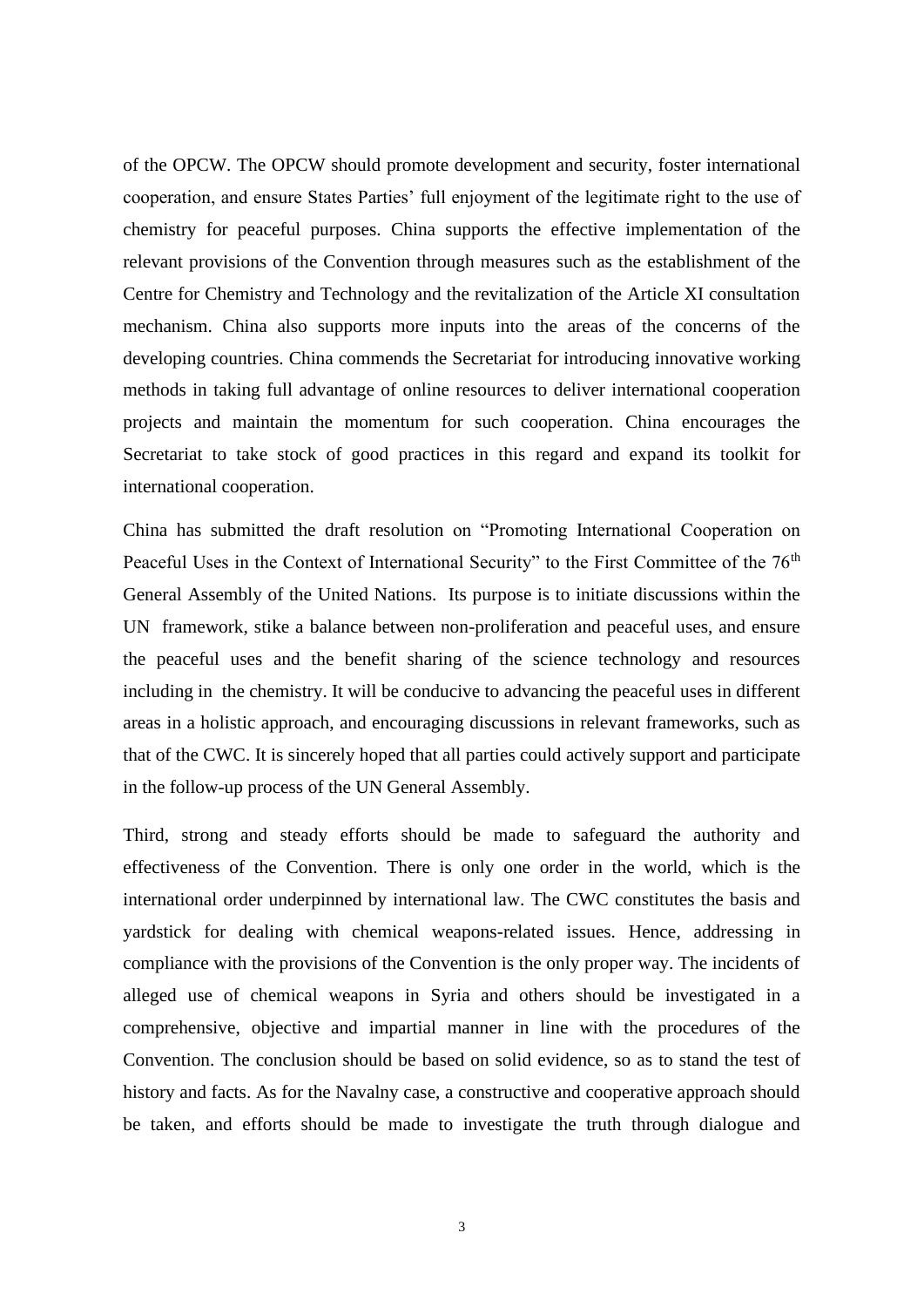consultation. Concerning such issues as the CNS-acting chemicals which constitutes amendment to and reinterpretation of the Convention, it should be made in strict accordance with the amendment procedure of the Convention.

Fourth, steadfast efforts should be made to safeguard the solidarity of the OPCW. Currently, the OPCW is at the crossroad between division and unity, and confrontation and cooperation. Some States Parties deliberately ignore the provisions of the Convention in certain issues and disregard our tradition of seeking consensus. With respect to the attribution of the responsibility of chemical weapons use, the Investigation and Identification Team was established forcibly, which went beyond the mandate of the Convention. In terms of the CNS-acting chemicals, a vote was forced on the proposal concerned even though a consensus has far from being reached. The United States has even added an OPCW-designated laboratory of China to its "Military End User List", which severely undermined the foundation of mutual trust and cooperation among States Parties, and caused a substantive damage to the work of the OPCW. China recalls on relevant countries to correct their mistakes by stopping poisoning the atmosphere of the OPCW, halting the practice of politicization and jeopardizing authority of the Convention. The OPCW should not turn into a political tool for suppressing dissidents. China also hopes that the Secretariat, in particular the Director General, could maintain an objective and impartial position and perform its work strictly in compliance with its mandate.

#### Mr. Chairman,

This year marks the  $50<sup>th</sup>$  anniversary of the restoration of the legitimate seat of the People's Republic of China in the United Nations. In the past 50 years, China has always been a builder of world peace, a contributor to global development and a defender of the international order. As a founding State Party of the CWC and the second largest contributor to the OPCW budget, China has been consistently dedicated to safeguarding the purposes and objectives of the Convention. China is firmly opposed to the use of chemical weapons by any state, organization or individual under any circumstance for any purpose. China has declared the most industry facilities in the world, and has been subjected to all types of monitoring and verification in a constantly efficient and stringent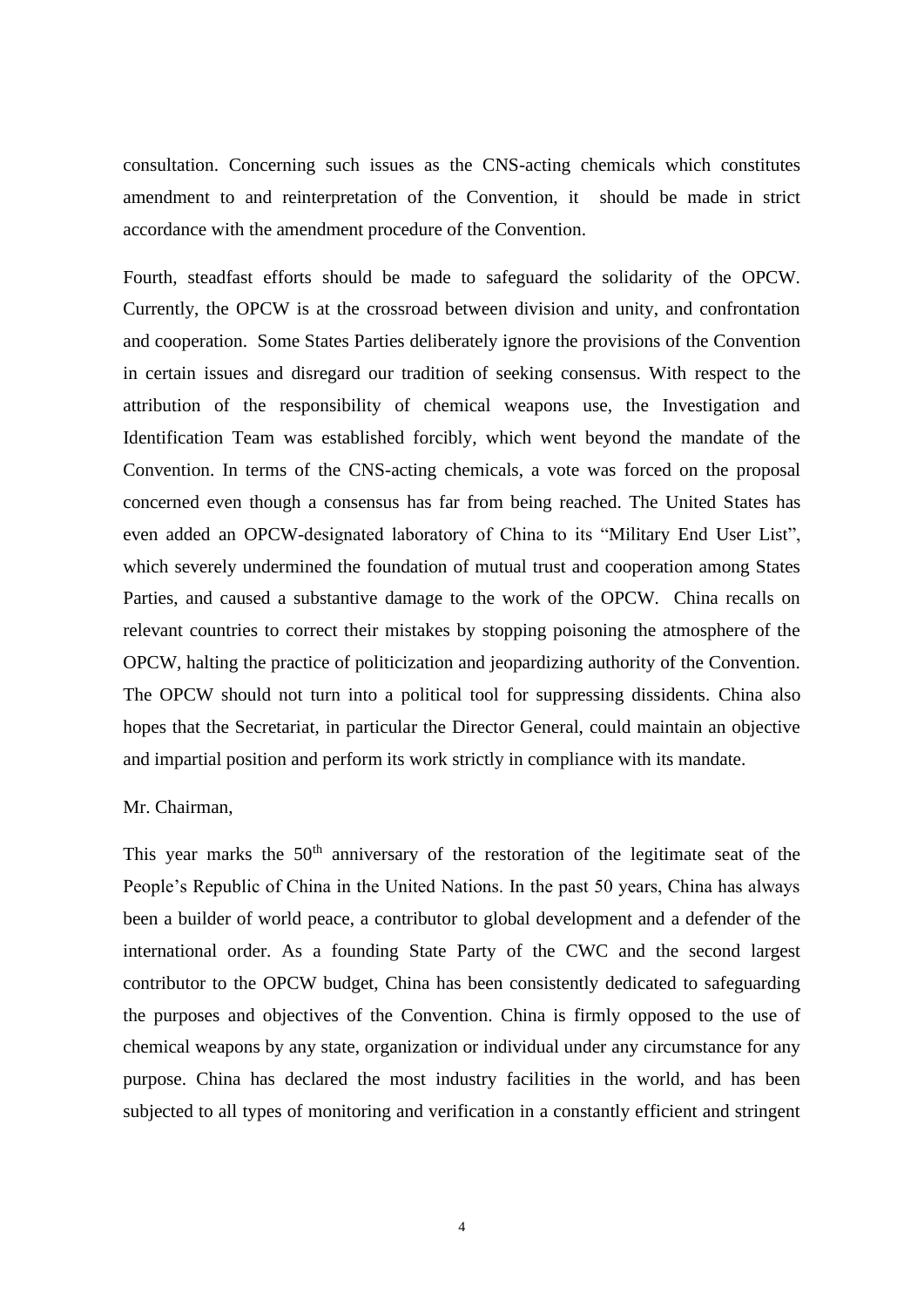manner. Against the backdrop of the pandemic, China has focused its efforts on national implementation, such as promulgating and enacting *the Export Control Law*, starting the amendment to *the Regulations of the PRC on the Administration of Chemicals Subjected to Supervision and Control*, drafting *the Provisional Methods of General License Management for Exporting Monitored and Controlled Chemicals*, as well as hosting training courses for regional implementation authorities and enterprises, in a continuous effort to raise the awareness and enhance capacity for the implementation of the Convention.

The Chinese delegation requests that this statement, together with that by the Hong Kong Special Administrative Region of the People's Republic of China attached hereto, be circulated as an official document of this session and uploaded to the public website and external server of the OPCW.

Thank you, Mr. Chairman.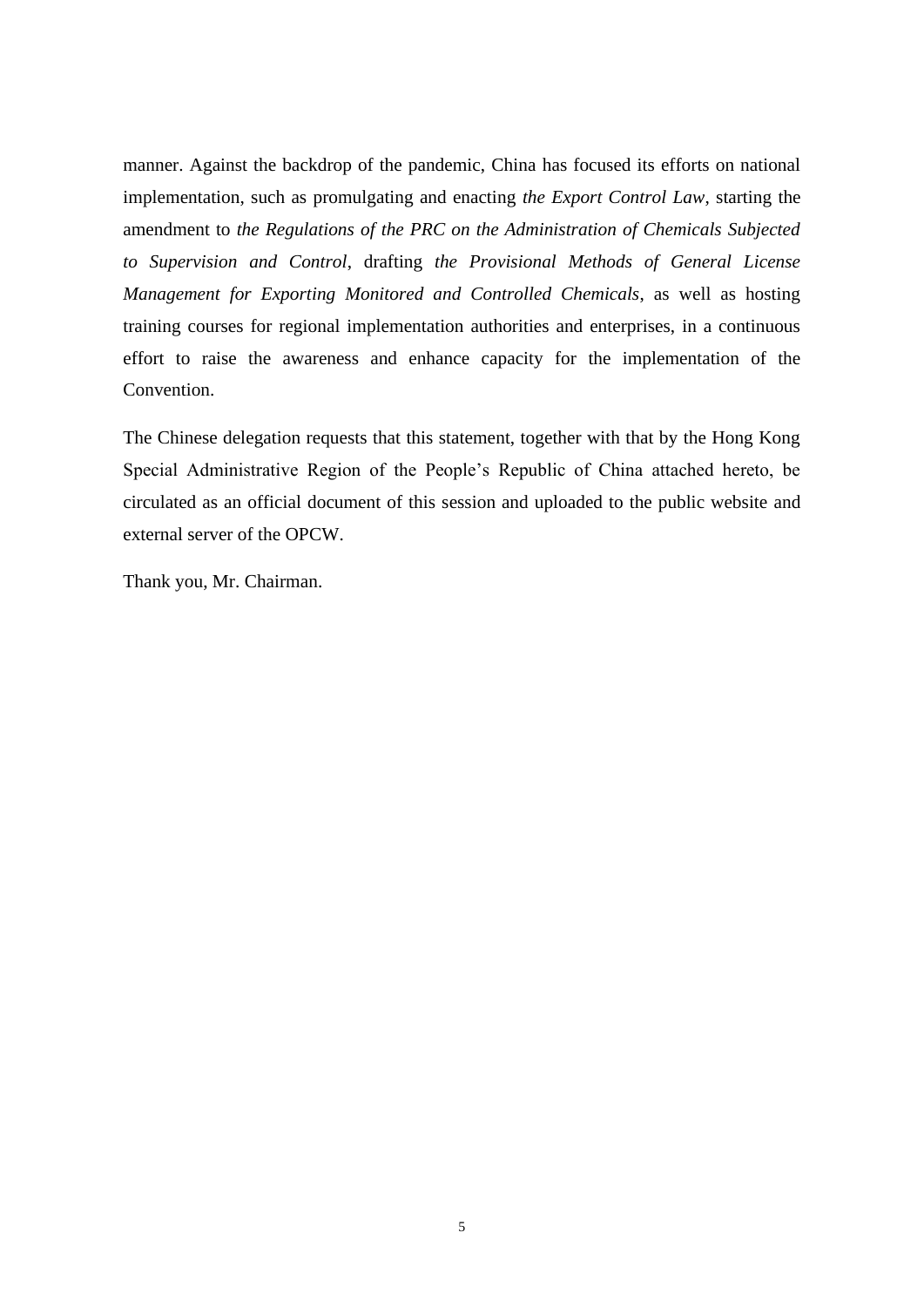# **Implementation of the Chemical Weapons Convention in the Hong Kong Special Administrative Region**

According to the "One Country, Two Systems" principle under the Basic Law of the Hong Kong Special Administrative Region (HKSAR) of the People's Republic of China (Basic Law), the Central People's Government has extended the application of the Chemical Weapons Convention (Convention) to the HKSAR. The Government of the HKSAR is responsible for implementation of the Convention in HKSAR.

To ensure the full and effective implementation of the Convention in the HKSAR, the Government of the HKSAR has implemented the Chemical Weapons (Convention) Ordinance (the Ordinance) since 2004 to fully implement the requirements of the Convention. The Ordinance prohibits the use, development, production, acquisition, stockpiling, retaining, and participating in the transfer of a chemical weapon. The import and export of chemicals under the control of the Convention are regulated under the HKSAR's strategic trade control system. The Government of the HKSAR has included for control the four new sets of toxic chemicals adopted by the Convention with effect from June 2020.

To control and monitor the production and related activities pertinent to scheduled chemicals as well as unscheduled discrete organic chemicals under the Convention, the Ordinance stipulates that no person shall produce, acquire, retain, use, transfer or consume a scheduled chemical more than the prescribed amount unless a permit has been obtained from the Trade and Industry Department (TID) of the Government of the HKSAR. Besides, all permit holders are required to provide periodic report of the relevant production activities. An operator of chemical facilities is also required to notify the TID if the production of unscheduled discrete organic chemicals exceeds the relevant threshold.

The Customs and Excise Department (C&ED) of the Government of the HKSAR is conferred by the Ordinance with extensive enforcement powers to investigate suspicious cases, including- entering and searching premises, vehicles, vessels or aircrafts; seizing